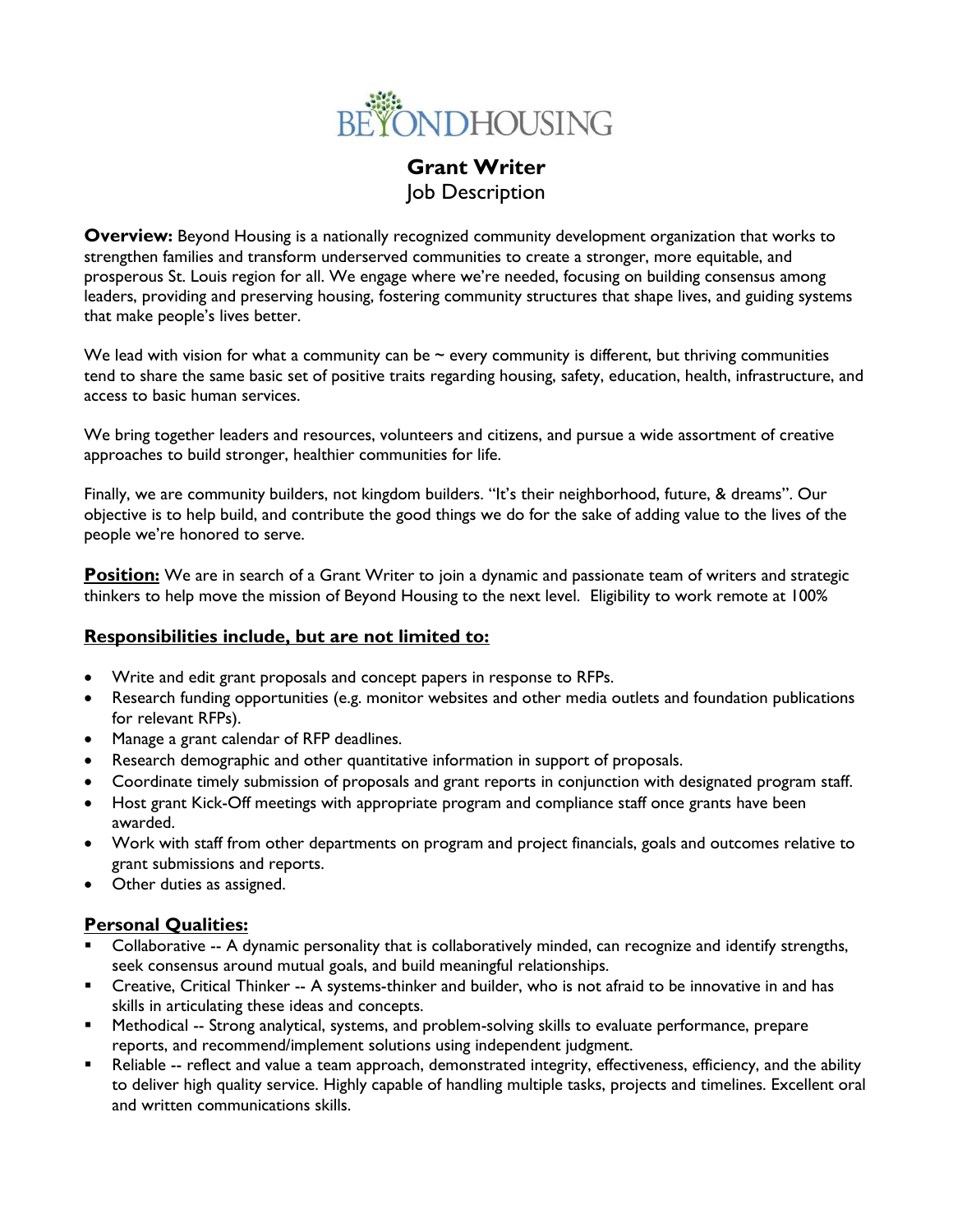- Trusted -- Ability to work with residents, partners, and staff of diversified backgrounds with a positive, optimistic, solutions oriented attitude. Shares a deep respect for the community, its stakeholders and the residents that we serve.
- Driven -- Passion for the work and an interest in continuous learning and improvement.

## **Required Qualifications:**

- BA, BS with preferred course work in Social Services, Communication, Nonprofit Management, or another related field.
- Must demonstrate excellent writing skills and a willingness to work in a fast-paced/non-profit environment.
- Good organizational and self-motivational skills.
- Excellent writing, editing, research, and oral communication skills.
- Able to work quickly and produce quality work under tight deadline requirements.
- Able to plan, prioritize, shift priorities if necessary, and coordinate multiple projects to meet deadlines.

## **Preferred Experience and Qualifications:**

- Strong computer skills, including MS Office (Word, Excel and Outlook).
- Ability to work with little supervision, with a variety of peers and with management.
- Excellent attention to detail and ability to meet deadlines.
- Ability to manage multiple complex tasks and/or projects simultaneously while addressing the needs of the office, ability to maintain composure under pressure.
- Highly organized, self-starter with good interpersonal, problem-solving and analytical skills.
- Ability to anticipate needs, see opportunities and use good judgment in dealing with confidential information.
- Ability to analyze and review operational procedures, identify problem areas and optimize performance through procedural changes.
- Proficiency in communicating effectively, including an ability to write and speak clearly.
- Experience with project management tools, preferably Asana.

# **Supervisor:**

Grant Manager

### **Salary and Benefits:**

- Full-time salaried position with benefits as determined in current Beyond Housing Employee Handbook
- Starting Salary \$45,000
- Eligibility to work remote at 100%

### **Application Instructions:**

Please send resume, cover letter to [hr@beyondhousing.org.](mailto:hr@beyondhousing.org) This job will remain posted until it has been filled.

*Beyond Housing believes that each individual is unique and we are committed to respecting the diversity of all individuals. We strive to move beyond simple tolerance, embracing and celebrating the differences contained within each of us, making us stronger as whole.*

*The above statements are intended to describe the general nature and level of work being performed by people assigned to this position. They are not intended to be a complete list of all responsibilities, duties, and skills required. Beyond Housing is an Equal Opportunity Employer.*

*ADA – Beyond Housing is committed to furthering the purpose of the American with Disabilities Act (ADA). The company is always willing to consider reasonable accommodations, which may allow a disabled person to perform this or any other job. The Summary of Physical Requirements is a list of what we believe at this point to be necessary in order to perform the essential functions of the job.*